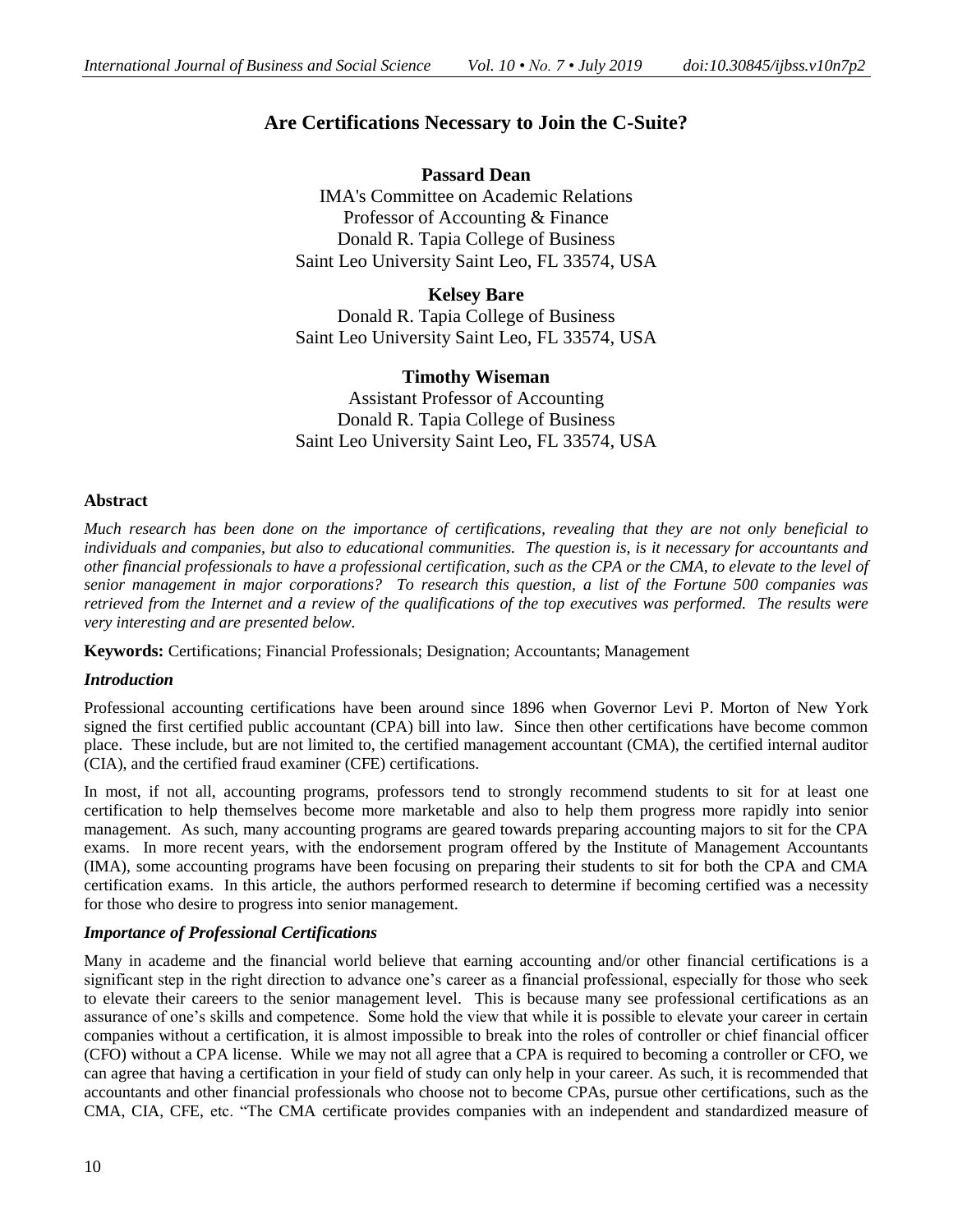competency" (Kreuze & Newell, 1996, p. 334). It is also believed that the CMA designation is a good way to shorten the length of time to promotion to higher levels of management and increase compensation (Hrisak, 1992).

# *Types of Certifications*

There are numerous certifications accountants and other financial professionals have available to them if they choose to get professionally certified. These include, the CPA, CMA, and CIA, which are the ones that readily come to mind, but there are many others, as well.

Following is a table that presents information on some other certifications that accountants and other financial professionals may pursue. This table was reproduced from the article *"Which Certification is Right for You?"* published in the *New Accountant* in Spring 2018.

| <b>Certifications</b>                                                                 | <b>Description</b>                                                                                                                                                                                                                                                                  | <b>Granted by</b>                                                               | Website              |
|---------------------------------------------------------------------------------------|-------------------------------------------------------------------------------------------------------------------------------------------------------------------------------------------------------------------------------------------------------------------------------------|---------------------------------------------------------------------------------|----------------------|
| <b>Certified</b><br><b>Forensic</b><br><b>Accountant (Cr.FA)</b>                      | The Cr.FA is for individuals pursuing a career<br>in professional forensic accounting services.<br>The requirements include having an active<br>CPA license.                                                                                                                        | American<br><b>Board</b><br>of<br>Forensic<br>Accounting<br>(ABFA)              | www.abfa.us          |
| <b>Certified</b><br><b>Government Auditing</b><br><b>Professional (CGAP)</b>          | The CGAP is intended for audit professionals<br>who work in the public sector, including<br>federal, state, and local government.                                                                                                                                                   | of<br>Internal<br>Institute<br>Auditors (IIA)                                   | www.theiia.org       |
| <b>Certified Information</b><br><b>Systems</b><br><b>Auditor</b><br>(CISA)            | recognized<br>The<br><b>CISA</b><br>globally<br>is<br>$\mathbf{a}$<br>certification for information systems audit<br>professionals with experience, knowledge, and<br>skills in assessing vulnerabilities, report on<br>compliance, and institute controls within<br>enterprises.   | Information<br><b>Systems</b><br>Control<br>Audit<br>and<br>Association (ISACA) | www.isaca.org        |
| <b>Certified</b><br><b>Financial</b><br><b>Services</b><br><b>Auditor</b><br>(CFSA)   | The CFSA is a certification for audit<br>professionals in<br>the<br>financial<br>services<br>industry,<br>including<br>banks,<br>insurance<br>companies, security and commodity services,<br>and financial services regulatory agencies.                                            | of Internal<br>Institute<br>Auditors (IIA)                                      | www.theiia.org       |
| <b>Chartered</b><br><b>Financial</b><br><b>Analysis (CFA)</b>                         | The CFA certification is primarily for those<br>pursuing careers in finance and investment<br>management.                                                                                                                                                                           | The CFA Institute                                                               | www.cfainstitute.org |
| <b>Enrolled Agent (EA)</b>                                                            | The EA license is excellent for those who<br>would like to represent both individuals and<br>organizations before the IRS regarding matters<br>of individual or business taxes.<br>EAs are<br>licensed by the federal government.                                                   | National<br>Association<br>of Enrolled<br>Agents<br>(NAEA)                      | www.naea.org         |
| <b>Valuation</b><br><b>Certified</b><br><b>Analyst (CVA)</b>                          | The CVA is designed for financial advisors<br>who support business owners in understanding<br>the value of their business.                                                                                                                                                          | National<br>Association<br>of Certified Valuators<br>and<br>Analysts<br>(NACVA) | www.nacva.com        |
| <b>Certified</b><br><b>Government</b><br><b>Financial</b><br><b>Manager</b><br>(CGFM) | The CGFM is a professional certification in<br>governmental accounting, auditing, financial<br>reporting, internal controls and budgeting at<br>the federal, state and local levels.                                                                                                | Association<br>of<br>Government<br>Accountants (AGA)                            | www.agacgfm.org      |
| <b>Certification</b> in Risk<br><b>Management</b><br><b>Assurance (CRMA)</b>          | The CRMA is designed for internal auditors<br>and risk management professionals with<br>responsibility for and experience in providing<br>risk assurance, governance processes, quality<br>assurance, or control self-assessment                                                    | Institute<br>of<br>Internal<br><b>Auditors</b>                                  | www.theiia.org       |
| <b>Certified in Strategy</b><br><b>Competitive</b><br>and<br><b>Analysis (CSCA)</b>   | The CSCA is one of the newest certifications<br>available to financial professionals.<br>It is<br>designed<br>for<br>primarily<br>CMA <sub>s</sub> .<br><b>It</b><br>complements and expands on the strategic<br>planning and analysis skills assessed by the<br>CMA certification. | Institute<br>of<br>Management<br><b>Accountants</b>                             | www.imanet.org       |

**Table I**

 *Source: Table reproduced from the New Accountant (Spring 2018) with authors' permission*

Following is a discussion of the CPA, CMA, and CIA as these are well-known among financial professionals.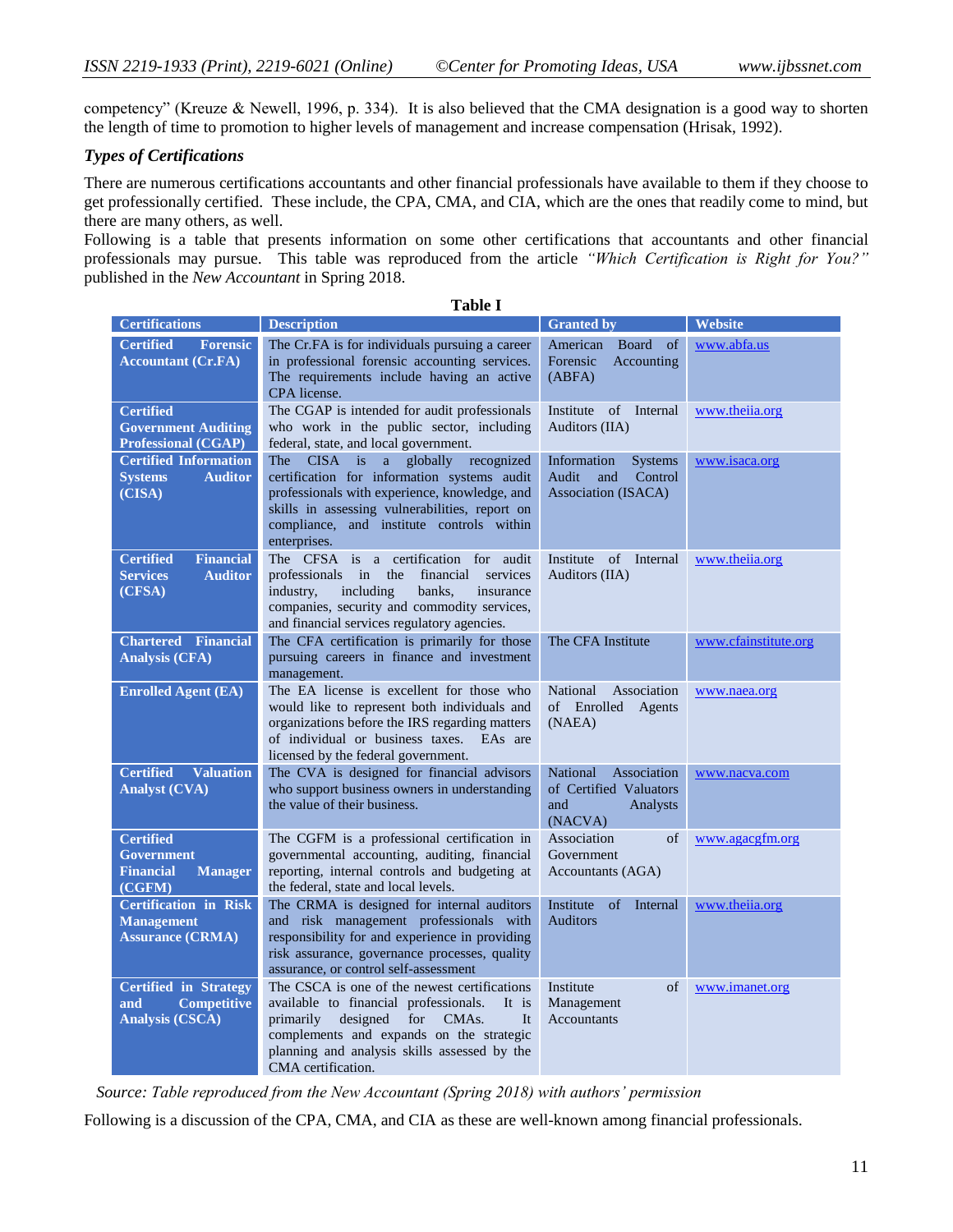The **Certified Public Accountant (CPA)** license is possibly the mostwell-known designation in the world(Dean, Dean & Dean, 2018). "With this accounting certification, you validate your expertise in forensic accounting, tax, compliance, risk management and other skills that can lead to top CPA jobs" (Robert Half, 2019). Some have proclaimed it the "gold standard" of designations though many outside the accounting and finance fields have no idea what the CPA designation means. That said, if you say you are a CPA, the term is recognized immediately(Dean, Dean & Dean, 2018). However, more than just being readily recognized, having a CPA license is beneficial to all accountants in various ways. Additionally, though many jobs require other designations, having a CPA license sends the message that you have attained a high level of excellence and expertise. Furthermore, having earned the CPA license will increase your marketability as a financial professional(Dean, Dean & Dean, 2018). It is of paramount importance to note that only accountants with CPA licenses have the authority to write audit reports and express opinions on the financials of publicly traded companies. Just as important, it is imperative to know that while accountants with CPA licenses can perform the duties that other accountants do, the CPA license is not as specific as other accounting and financial certifications.

"The **Certified Management Accountant (CMA)** certification is another excellent designation for accountants and other financial professionals" (Dean, Dean & Dean, 2018, p. 15). "Professionals who hold this accounting certification demonstrate mastery of critical accounting and financial management skills from a generalized, managerial and internal perspective" (Robert Half, 2019). "There are two parts to the CMA exam. Part 1 focuses on financial reporting, planning, performance, and control. Part 2 focuses on financial decision making" (Dean, Dean & Dean, 2018, p. 15). We could say the CMA certification focuses on both the "what" and the "why" thereby helping management with both operational and strategic decision making (Dean, Dean & Dean, 2018). This certification is useful to all accountants and other financial professionals who seek to understand business both operationally and strategically. You could say that the CMA certification helps to prepare individuals for executive leadership roles in corporations.The CMA certification is considered a more practical application of the theoretical concepts tested in the CPA exams and is recommended for those in the corporate sector, particularly in large, multinational companies(Robert Half, 2019).

"Another important designation is the **Certified Internal Auditor (CIA) certification**. It is the only global certification for internal auditors" (Dean, Dean & Dean, 2018, p. 20). The CIA certification is indicative of a significant level of competence and is perceived to provide career advantages in internal audit positions. This certification is primarily for those who are or are planning to pursue a career as internal auditors and also for individuals in compliance roles.The CIA certification is the only internationally accepted designation for the internal auditor career path. Additionally, individuals who hold this certification demonstrate competence in areas such as risk and control and information technology, as well as proficiency in working with internal staff and external clients (Robert Half, 2019).

As indicated in **TABLE I**, there are other certifications available to accountants and other financial professionals. Many of these certifications have not been identified in this paper. One that is listed in the aforementioned table that is important to mention is the **Chartered Financial Analyst (CFA) certification**. This certification is primarily for those financial professionals with a desire to work in the finance and investment environments. The CFA certification demonstrates knowledge and competence relating to principles of portfolio management, investment analysis, economics, and professional and ethical standards (Robert Half, 2019).While this certification may not be as wellknown as the CPA and CMA certifications, it is also an international certification.

### *Methodology*

Certifications are available to professionals in almost, if not, every industry. One reason professional certifications have found their place in many industries is because they assist in advancing the profession. Additionally, professional certifications help employers to differentiate between potential employees, evaluate current employees and encourage them to improve their knowledge and skills. Professional certifications also help individuals to attain required skills for specific jobs as they tend to focus on skills and knowledge on a practical level. Some professional certifications may help to build leadership and management skills. With this in mind, the authors performed research on the Fortune 500 companies to determine if it is a necessity for employees to be certified to elevate their careers to the senior management level in these organizations.

To accomplish this, a list of the most current companies comprising the Fortune 500 was retrieved in August of 2018. An analysis was performed to determine if the most senior executives had one or more certifications. The qualifications and position titles of the top three executives listed on each company's website were reviewed. The job titles identified were the Chief Executive Officer (CEO), Chief Financial Officer (CFO), Chief Operating Officer (COO), President, Chief Information Officer (CIO), Chairman, Senior Vice President, Vice President, Chief Commercial Officer (CCO),